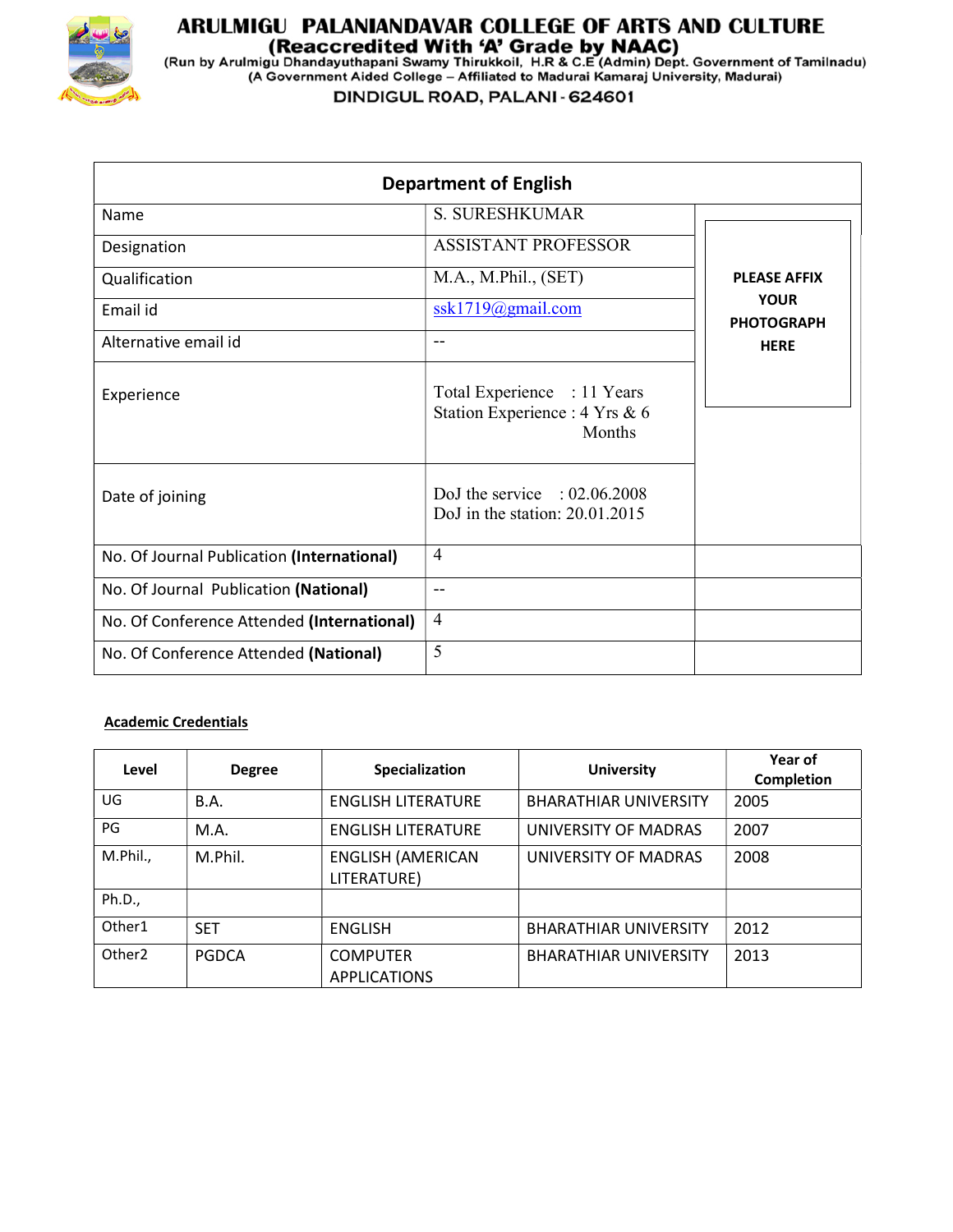# Details of Journal Publications:

- 1. International:
	- 1. Published a Research Paper "The New Women of the New Era : The Flappers in the Fiction of Fitzgerald" in "Roots International Journal of Multidisciplinary Researches" Volume:4, Issue:5, March 2018. ISSN : 2349-8684.
	- 2. Published a Research Paper "Literature The Soul of English Language Classrooms" in "Roots International Journal of Multidisciplinary Researches" Volume:3, Issue:3, January 2017. ISSN : 2349-8684.
	- 3. Published a Research Paper "The Period of Dream and Disillusion : Scott Fitzgerald and the 1920s" in "Roots International Journal of Multidisciplinary Researches" Volume:3, Issue:3, October 2016. ISSN : 2349-8684.
	- 4. Published a Research Paper "Fashion and Fancy: The Popular Culture of Fitzgerald's Era" in "International Research Journal of Humanities, Engineering, and Pharmaceutical Sciences" Volume II / CE -1 / January 2015. P-ISSN : 2249 -2569.

## 2. National: --

## Details of Conference / Seminar Attended:

## 1. International:

1. Presented a paper "Socio-cultural Evolution in the Novels of Scott Fitzgerald" in the International Conference on "English for Social, Scientific, Technological and Cultural Developments" organised by the PG Department of English, Bharathidasan Collegeof Arts and Science College, Erode on 22<sup>nd</sup> September 2016.

2. Presented a paper "Religious Humanism in Aldous Huxley's Brave New World" in the UGC Sponsored International Conference on "Humanistic Approach in Modern Literature in English" organised by the PG and Research Department of English, Rajah Serfoji Government College, Thanjavur on  $21<sup>st</sup>$  March 2013.

3. Presented a paper "The Social Networks and Student Empowerment" in the International Seminar on "Social Network and Communication" organised by the Department of Commerce CA, Vellalar College for Women, Erode held on  $7<sup>th</sup>$  and  $8<sup>th</sup>$  August 2012.